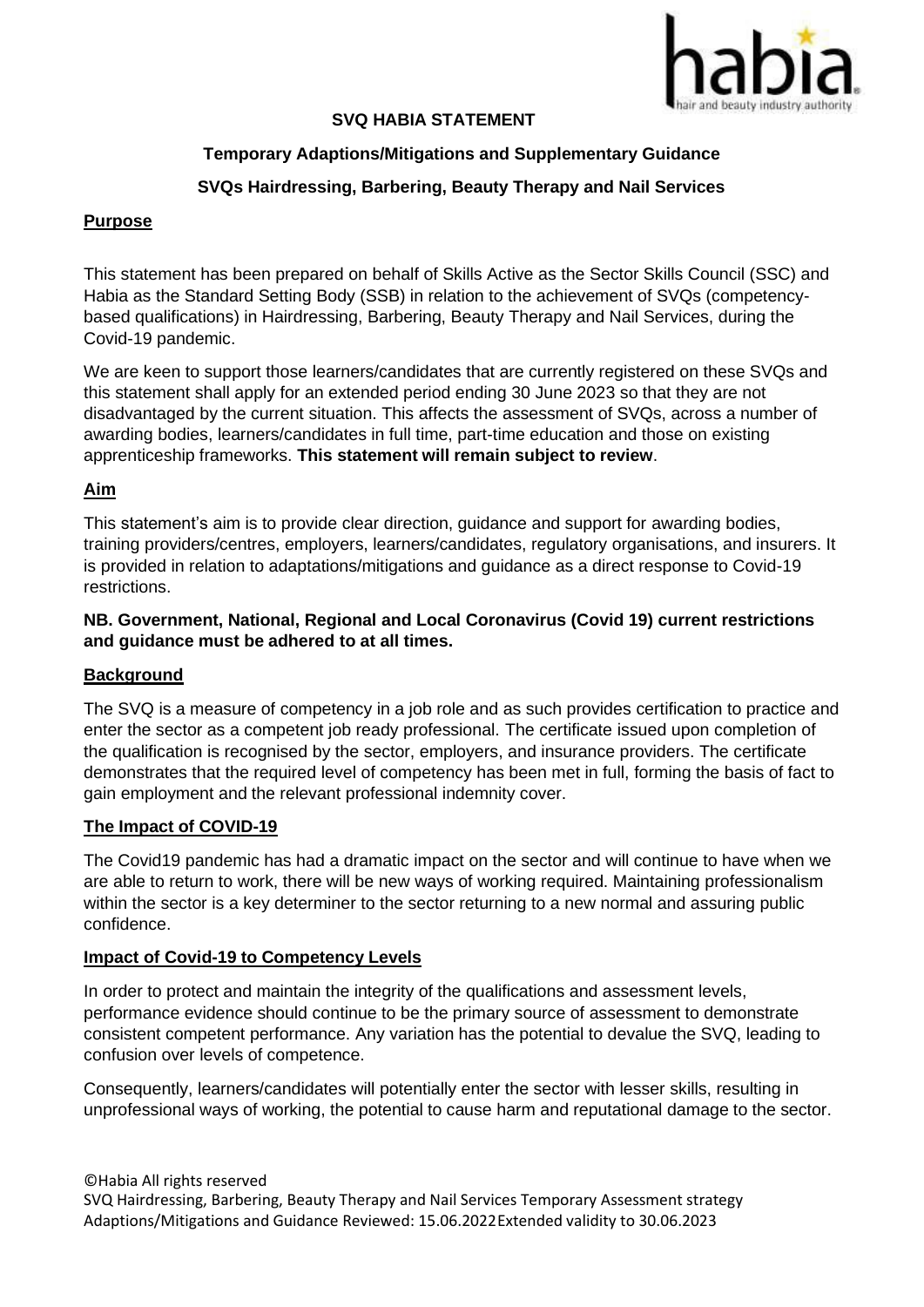

We believe that the following principles should continue to be applied when considering any adaptations, they:

- 1. must ensure that learners/candidates are competent and safe to practice, meeting health, safety and legal requirements and capable of performing competently in a workplace.
- 2. must meet existing and Covid-19 safe risk assessment guidance that adhere to **Government, National, Regional and Local Coronavirus (Covid-19) current restrictions and guidance**.
- 3. must support the standards set by the standard setting authority, employers and individual industries.
- 4. will neither advantage or disadvantage learners/candidates historically, now or in the future
- 5. must maintain the validity, reliability, and integrity of standards and qualifications.
- 6. must cover all the knowledge, skills, values and competencies.
- 7. must consider learners/candidates attendance and duration of learning completed, addressing any gaps in learning.
- 8. must consider that some learners/candidates may not have had the opportunity to experience any face to face teaching and learning therefore may not be assessment ready.

All stakeholders have a duty of care to every learner/candidate and ultimately the client. The achievement of a regulated hair, barbering, beauty therapy or nail services SVQ qualification is confirmation of competence that a learner is 100% job ready to work in the sector, ratified by the issued certificate.

**NB. Government, National, Regional and Local Coronavirus (Covid 19) current restrictions and guidance must be adhered to at all times.**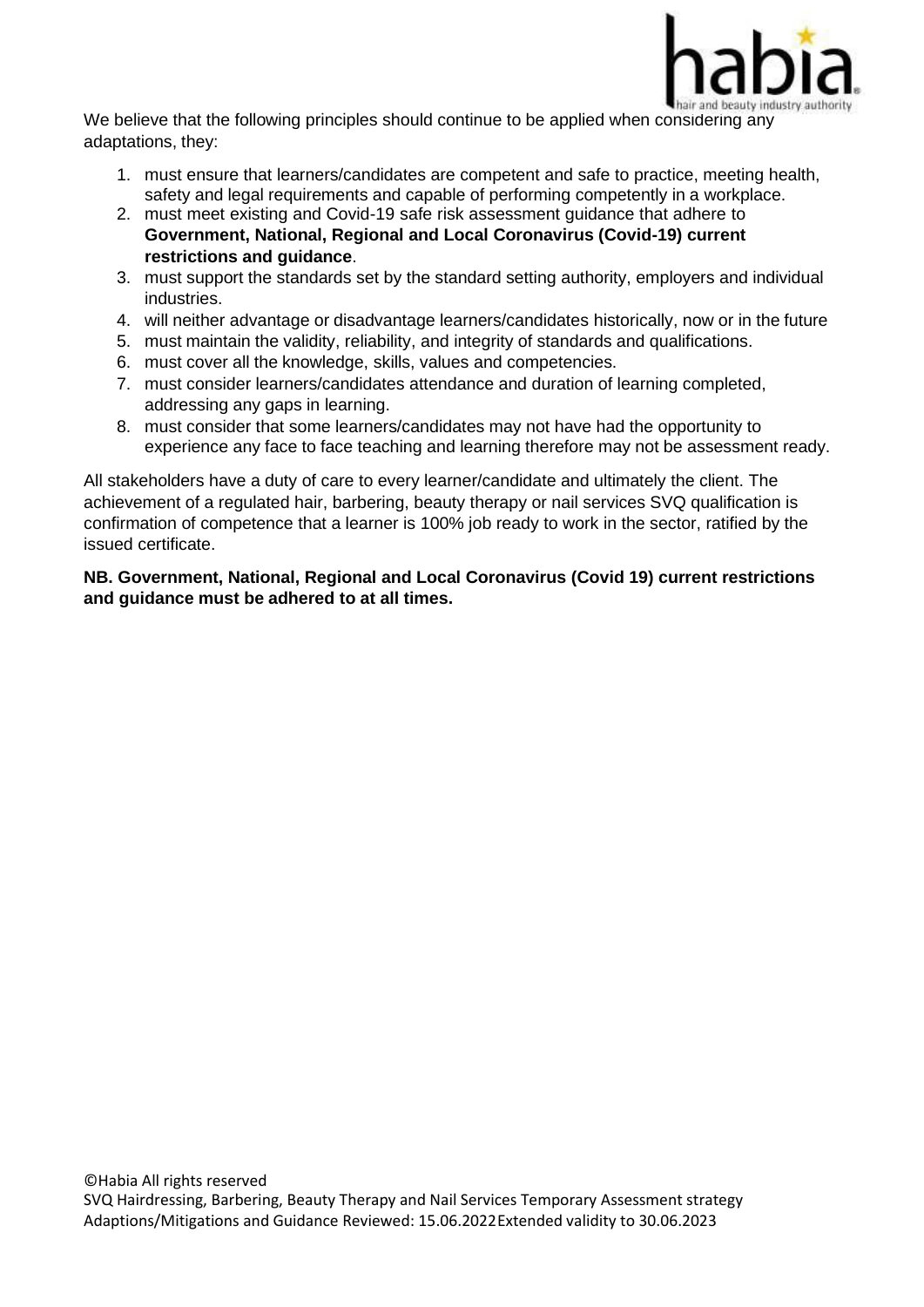

## **KNOWLEDGE COMPONENT**

## **The knowledge and understanding specification in the National Occupational Standards must be met by each learner/candidate.**

The recommended approach including the knowledge and understanding criteria usually assessed by externally set mandatory testing (closed book) or knowledge assignments is as follows:

- Knowledge and understanding assessed by externally set mandatory question papers ('closed book') may be conducted remotely and recorded with appropriate consent, this is inclusive of the learner/candidate own household/home.
- Where it is not possible to use externally set mandatory question papers under formal assessment conditions ('closed book'); the knowledge and understanding should be evidenced and referenced to other forms of knowledge and understanding achieved to include:
	- evidence cross referenced from another unit already achieved as a mandatory question under formal assessment conditions ('closed book)
	- assignment/project evidence cross referenced to the knowledge and understanding.
	- written questions
- Where possible, knowledge and understanding criteria should be inferred from practical observation\*
- Where knowledge and understanding cannot be inferred, oral questioning and professional discussion should be used to generate evidence against the remaining criteria\*.

Assessment of knowledge and understanding criteria, by oral questioning and professional discussion sessions must be carried out by an assessor who is occupationally competent and in a way that authenticates the responses are the learners/candidates own, as set out in the assessment strategy. All evidence gathered should be traceable, auditable, and authenticated.

### **PERFORMANCE COMPONENT**

**Performance criteria and range specification in the National Occupational Standards must be met by each learner/candidate.**

**NB. However, it should be noted that the number of observations and number of clients is not fixed provided the full performance criteria and range is met.**

## **NB. Government, National, Regional and Local Coronavirus (Covid 19) current restrictions and guidance must be adhered to at all times.**

Practice and or assessment observations are designed and can best be completed when the sector and salons are operational, in a workplace setting, inclusive of realistic working environments in educational settings (RWE), and where an appropriate Covid-19 risk assessment has been completed (considerations and restrictions have been outlined in scenario 1 and this is further supported by additional unit specific guidance as referred to in Annex 1).

However due to the current circumstances and restrictions in the closure and operation of close contact/personal care services some practice or assessment observations may be considered and completed in the learner/candidate own household/home, remote from the workplace/educational site provided an appropriate existing health and safety and additional Covid-19 risk assessment has been completed (considerations and restrictions have been outlined in scenario 2 and this is further supported by additional unit specific quidance as referred to in Annex 1).

©Habia All rights reserved SVQ Hairdressing, Barbering, Beauty Therapy and Nail Services Temporary Assessment strategy Adaptions/Mitigations and Guidance Reviewed: 15.06.2022 Extended validity to 30.06.2023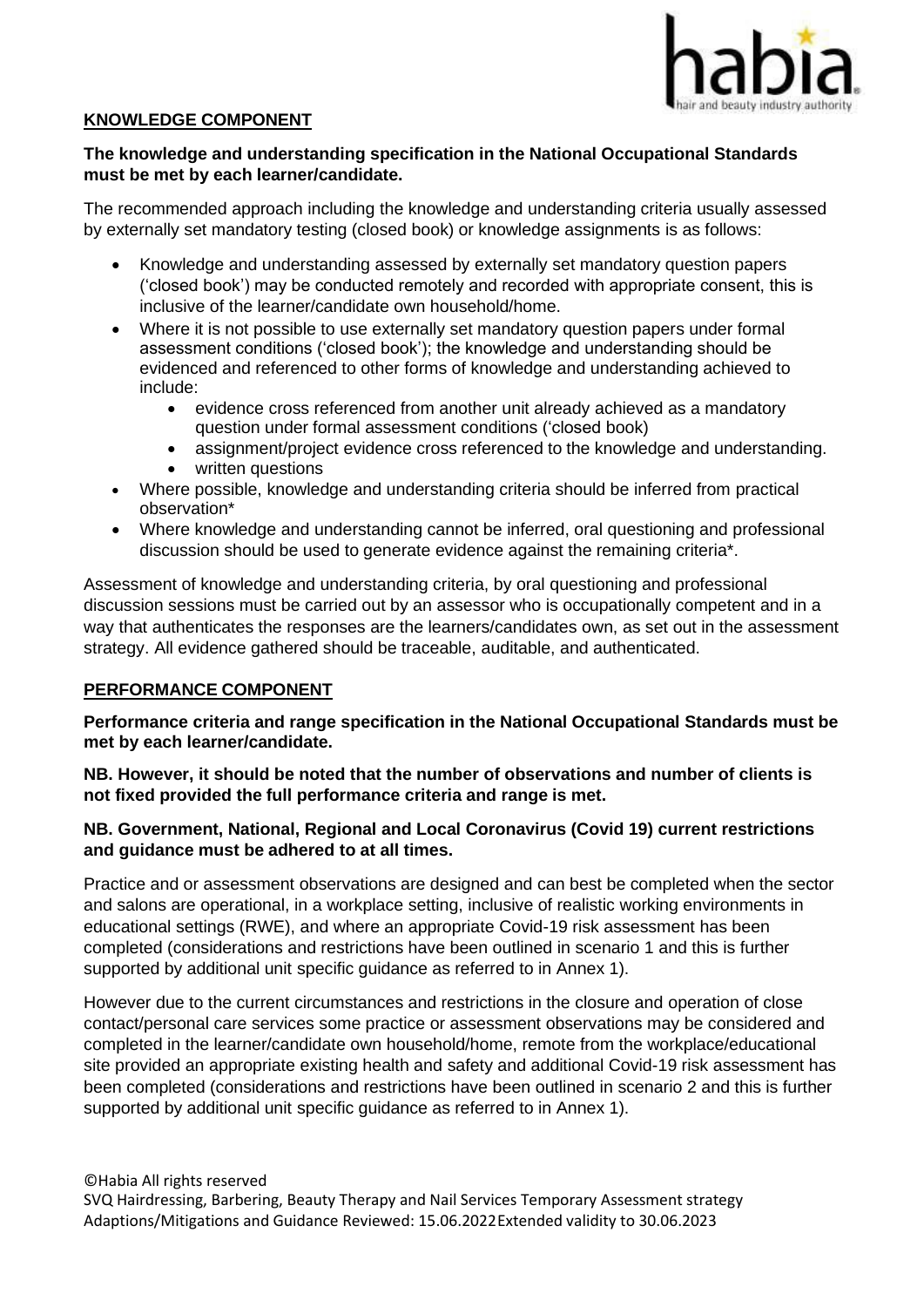

### **Scenario 1: Workplace or realistic working environments in educational settings (RWE), practice and assessment observations guidance:**

To maintain the rigour and consistency of the assessments against the National Occupational Standards in a workplace setting or realistic working environment (RWE), whilst taking account of government restrictions and guidance in respect of Covid-19, the following *existing assessment methods\** and additional adaptations/mitigation/guidance may be considered:

The recommended approach is that the assessment of performance criteria and range is assessed by direct observation and supplemented by additional evidence.

- Performance criteria assessed by direct observation by an occupationally competent assessor could include:
	- $\circ$  practical skills and range assessments carried out in the workplace or RWE on 'clients' from the learner's/candidate's household/educational or workplace bubble.
	- o clustering the performance of multiple treatments and services on individual 'clients' to maximise the evidence opportunities of performance criteria and range.
	- $\circ$  limiting close proximity timescales associated with providing treatments or services to increased numbers of clients (examples to consider are noted below)
- evidence collection could be cross referenced from another unit already achieved to cover a range\*
- use of technology in a workplace, could be considered to evidence the observation of range performance evidence, remotely by the assessor (live streamed, recorded and retained), provided there is a vocationally competent person onsite.
- payment by the 'client' should be made by contactless means.
- Performance evidence and the use of simulations is identified in the current assessment strategies. However the following simulation activities are also deemed to be acceptable:
	- o dealing with fire and other emergencies
	- o dealing with health and safety activities outside or peripheral to normal practices
	- o reception and retail facilities to be managed in line with Covid19 risk assessment for the safe distancing of clients, learners/candidates and assessors.

## **Examples:**

### **Hairdressing**: **Cut hair using basic techniques (SKACH3)**

Learners/candidates are required to carry out the following cuts:

One length - above shoulder, one length – below shoulder, uniform layer, short graduation with scissor over comb, long graduation, with a fringe.

If a learner/candidate has been observed carrying out each of these cuts, has been assessed as being competent in each and has covered the remaining range areas, this could be covered in 5 observations.

### **Beauty: Provide manicure services (SKANS2)**

Learners/candidates are required to carry out the following for providing manicure services: have used all the consultation techniques, have dealt with at least one of the necessary actions, have used all types of hand and nail treatments, have applied all types of nail finish, have provided all types of treatment advice.

A learner/candidate could cluster the types of hand and nail treatments to maximise the observation opportunity by the learner/candidate being observed performing hand exfoliator, mask, mitts and

#### ©Habia All rights reserved

SVQ Hairdressing, Barbering, Beauty Therapy and Nail Services Temporary Assessment strategy Adaptions/Mitigations and Guidance Reviewed: 15.06.2022 Extended validity to 30.06.2023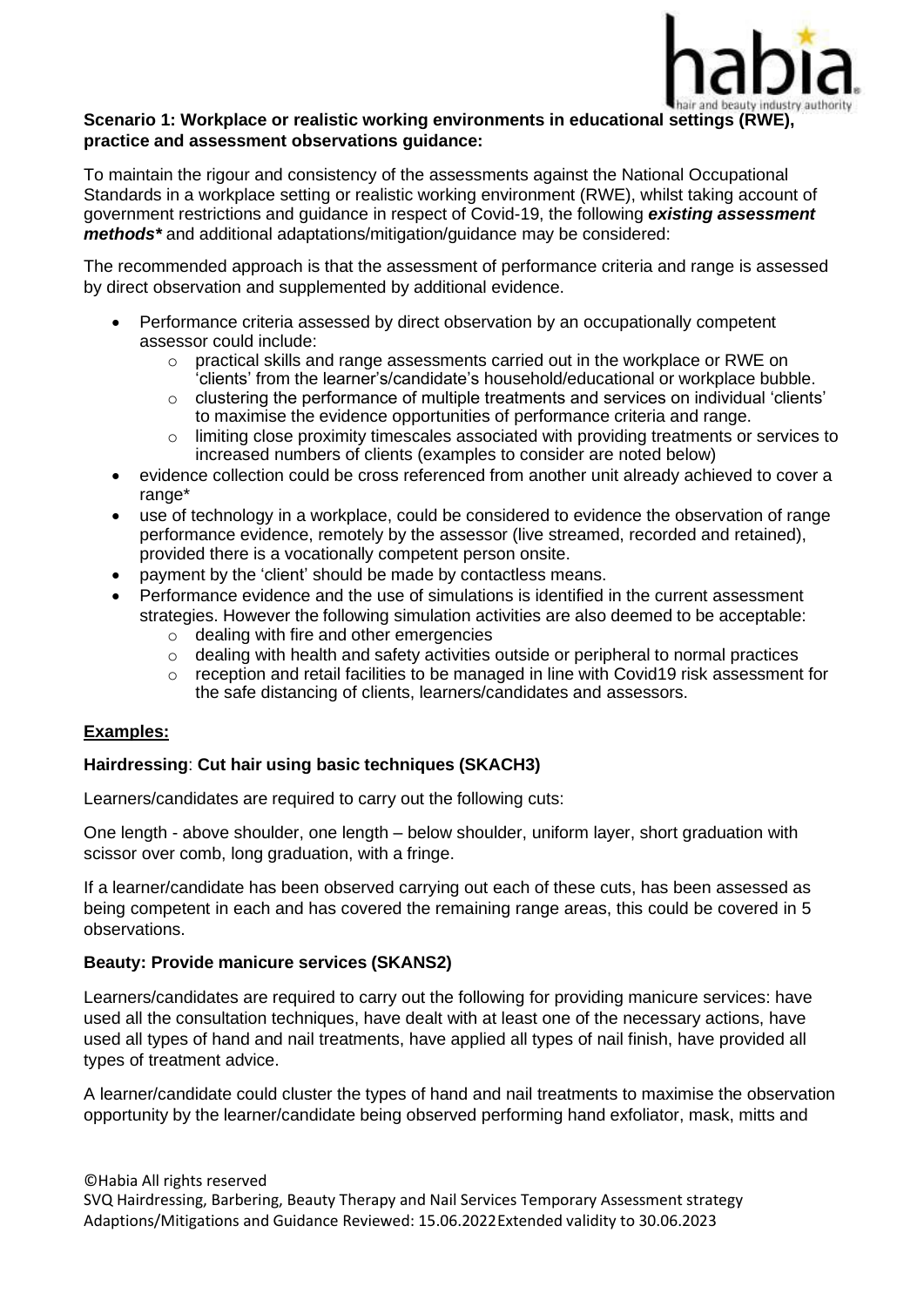

dark enamel finish from the range on one hand and the paraffin wax, french enamel finish from the range on the other.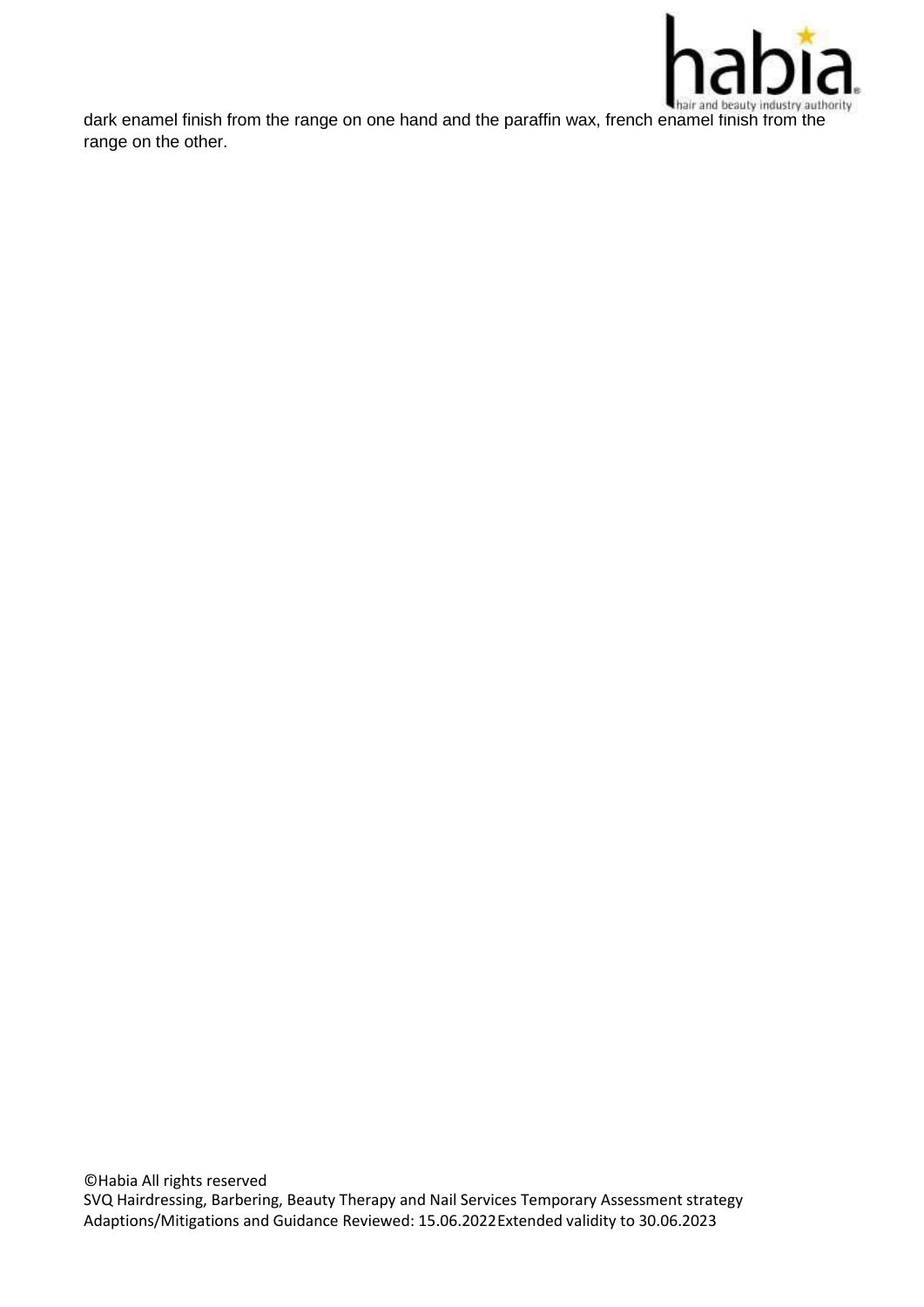

## **Scenario 2:**

**Learners/candidates own household/home, remote from the workplace/educational site, practice and assessment observations may be considered during the closure of close contact/personal care services and also where services can resume with Covid-19 guidelines/restrictions. There must be an appropriate existing/standard documented health and safety risk assessment and additional Covid-19 risk assessment (see Restrictions section below for a restricted list of treatments/services).**

To maintain the rigour and consistency of the assessments against the National Occupational Standards in a learners/candidates own household/home, remote from the workplace/educational site, whilst taking account of government restrictions and guidance in respect of Covid-19, the following *existing assessment methods\** and additional adaptations/mitigation/guidance may be considered:

The recommended approach including the assessment of performance criteria and range assessed by direct virtual/remote live observation and supplemented by additional evidence.

- Performance criteria assessed by direct virtual/remote live observation by an occupationally competent assessor could include:
	- $\circ$  practical skills and range assessments carried out in the learners/candidates own household/home on 'clients' *from the learner's/candidate's household\** or completed on a head block or mannequin where identified as permitted *(see Annex 1 for further details)*
	- o clustering the performance of multiple treatments and services on individual 'clients' *from the learner's/candidate's household\** or completed on a head block or mannequin where identified as permitted in **(***see Annex 1 for further details***)**

**NB**. a minimum of **one assessment** of performance criteria and range per unit/skills area must be completed on a client from the learner's/candidate's educational or workplace bubble, in a workplace setting inclusive of realistic working environments in educational settings (RWE) and where an appropriate Covid-19 risk assessment has been completed.

**NB. Government, National, Regional and Local Coronavirus (Covid 19) current restrictions and guidance must be adhered to at all times.**

*Assessment of performance criteria and performance range must be carried out by an assessor who is occupationally competent and in a way that authenticates the performance as the learners/candidates own, as set out in the assessment strategy. All evidence gathered should be traceable, auditable, and authenticated.*

*\*Existing assessment methods in the current assessment strategy.*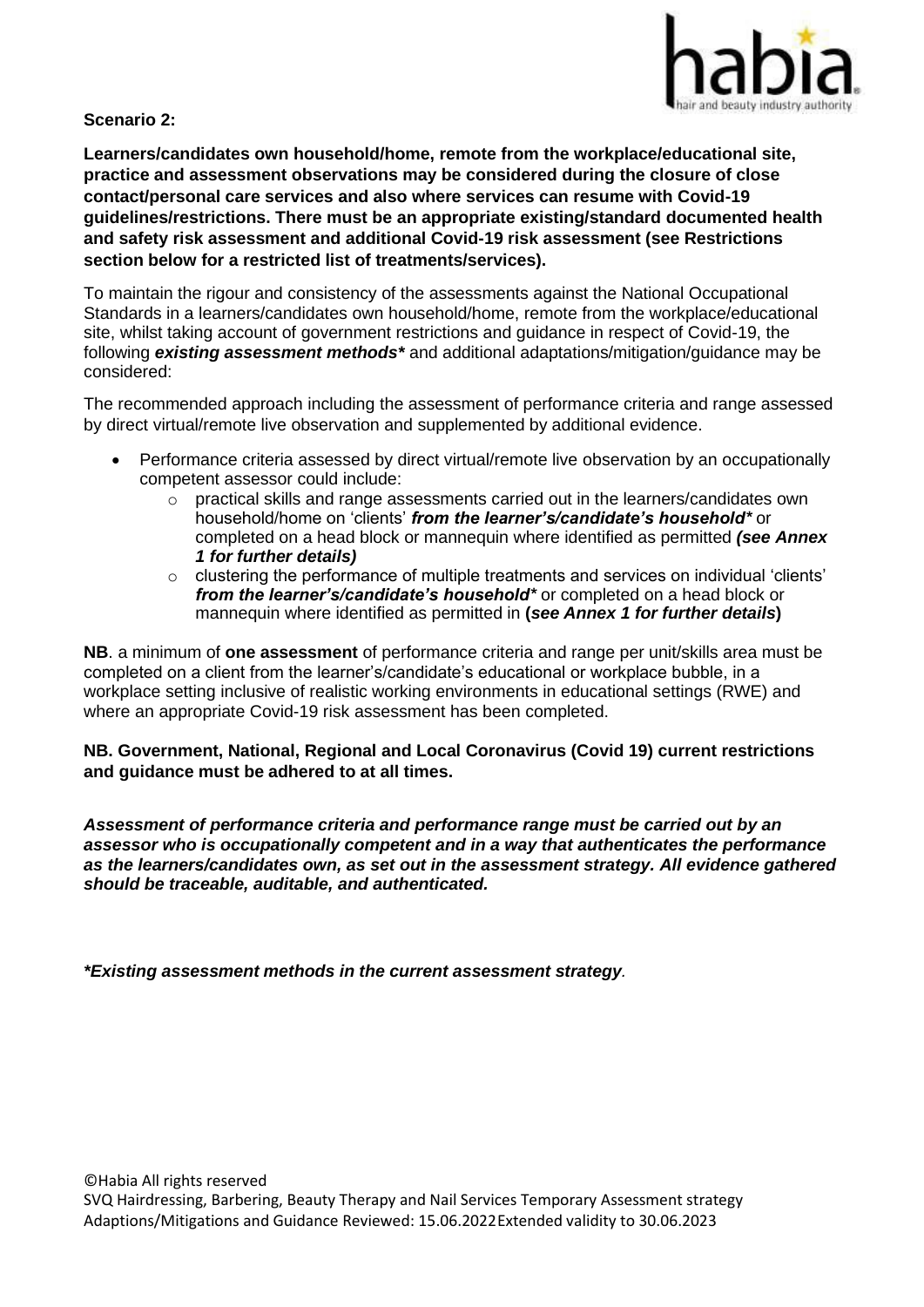

## **Internal and external verification**

To maintain the rigour and consistency of the internal and external verification processes against the National Occupational Standards in a workplace setting or realistic working environment (RWE) or learners/candidates own household/home remote from the workplace/educational site, both the internal and external quality assurance arrangements remain as stated in the assessment strategy documentation.

- Performance criteria verified by direct observation by a qualified internal or external verifier could include:
	- $\circ$  Verification processes may be completed and conducted virtually/remotely, by live stream, recorded and retained with appropriate consent and authentication of the candidate and assessor.
- Knowledge and understanding verified by sampling of the production evidence by a qualified internal or external verifier is achieved by *Remote Desktop* sampling in line with the current policies and procedures, taking account of the management of the programme\*.

## **Continual professional development of Assessors, Internal and External Verifiers**

- To maintain continual professional development, it is recommended that due to the availability of excellent online resources, assessors and verifiers are able to attribute these activities as part of the CPD requirements.
- When recording this type of CPD activity, reference should be made to the learning outcome and how it is intended to be implemented in practice.
- To support and maintain the professional development of assessors, internal verifiers and external verifiers the scope of CPD activity will be broadened to include CPD that:
	- o supports the wellbeing and mental health of learners/candidates.
	- $\circ$  supports the utilisation of technology in teaching, learning and assessment.
	- o provides vocationally related hygiene and infection controls updates and regulated qualifications for Covid-19.
	- $\circ$  supports the training for the implementation of testing for Covid-19, inclusive of lateral flow testing.
- It is also recognised the intensity of the work undertaken by assessors, internal and external verifiers that have been provided to support learning and assessment opportunities for learners/candidates. Therefore, whilst not encouraged it will be temporarily permissible for vocationally related CPD to be 30 hours pro-rata of a full time equivalent assessor/internal and external verifier role based on a 37.5 hour week for the annual period up to December 2021. This does not affect the CPD requirement for educational requirements, nonvocationally related.

### **Certification**

The above temporary mitigations/adaptions and additional guidance will permit learners/candidates to be able to progress to the next stage of their learning or career and will be reviewed as required and could include:

- Unit certification for those units already completed with full skills evidence, assessed and verified.
- Full certification only to be issued once full achievement of the assessor observed practical skills evidence requirements, knowledge and range of job competence are achieved against the existing criteria and internal and external verification processes completed.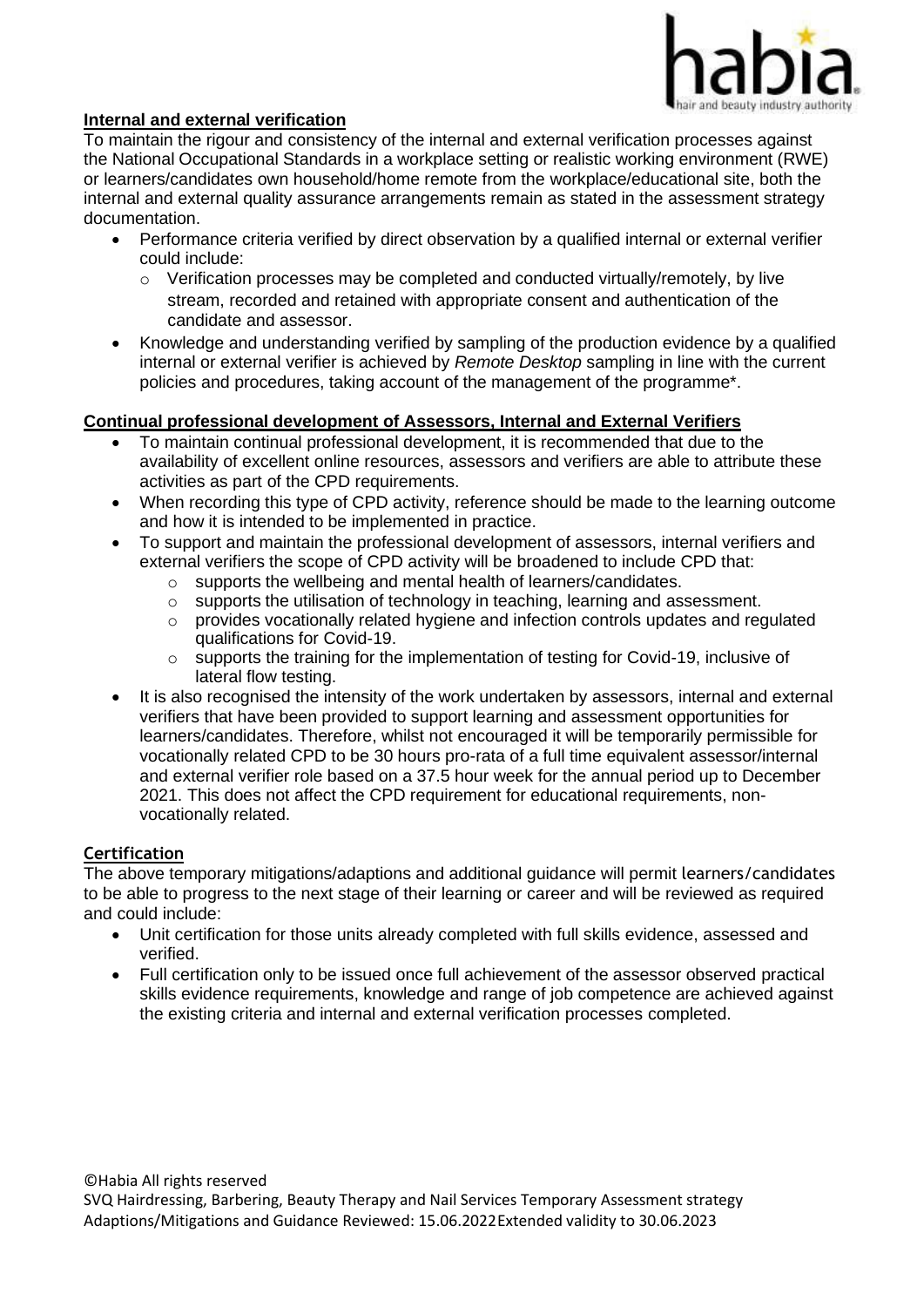

# **HEALTH AND SAFETY STATEMENT**

## **Habia (SSB) Health and Safety Statement (February 2021) COVID 19**

This statement is current as at February 2021, this will be subject to review

## **Health and Safety guidance for the observation of assessment of performance for performance criteria and range within the learners/candidates household/home for SVQs in Hairdressing, Beauty Therapy, Nails, Barbering and Spa (wellbeing and holistic therapies) remote from the workplace/educational site.**

In due consideration of the commitment to health and safety of all learners/candidates, clients/models, assessors, training organisations, employers, awarding bodies, insurers and regulators, the following guidance has been developed for consideration and implementation in relation to:

### **Directly observed remote performance observations of assessments or range in a learners'/candidates' household/home, remote from the workplace/educational site, health and safety considerations:**

#### **Awarding bodies must ensure that:**

- Education providers/colleges/centres have evidence of appropriate risk assessments where learners/candidates use any equipment or product off site (in the household where they live or remote from the workplace/educational site).
- Education providers/colleges/centres and learners/candidates can demonstrate evidence of knowledge of health and safety, safe working practices, relative and absolute contraindications, COSHH and have access to material data sheets, for the storage, emergency actions and safe disposal of the products in scope.
- Education providers/colleges/centres use remote direct observation technology that is sufficiently robust to ensure a continual live link for direct remote observation and must be carried out by an assessor who is occupationally competent and in a way that authenticates the performance as the learners/candidates own. All evidence gathered should be traceable, auditable, and authenticated with the relevant consent for all parties involved.
- Education providers/colleges/centres have evidence of the relevant indemnity insurance, valid for the activities and specialisms in scope, held by learners/candidates using any equipment or product off site (in the household where they live or remote from the workplace/educational site).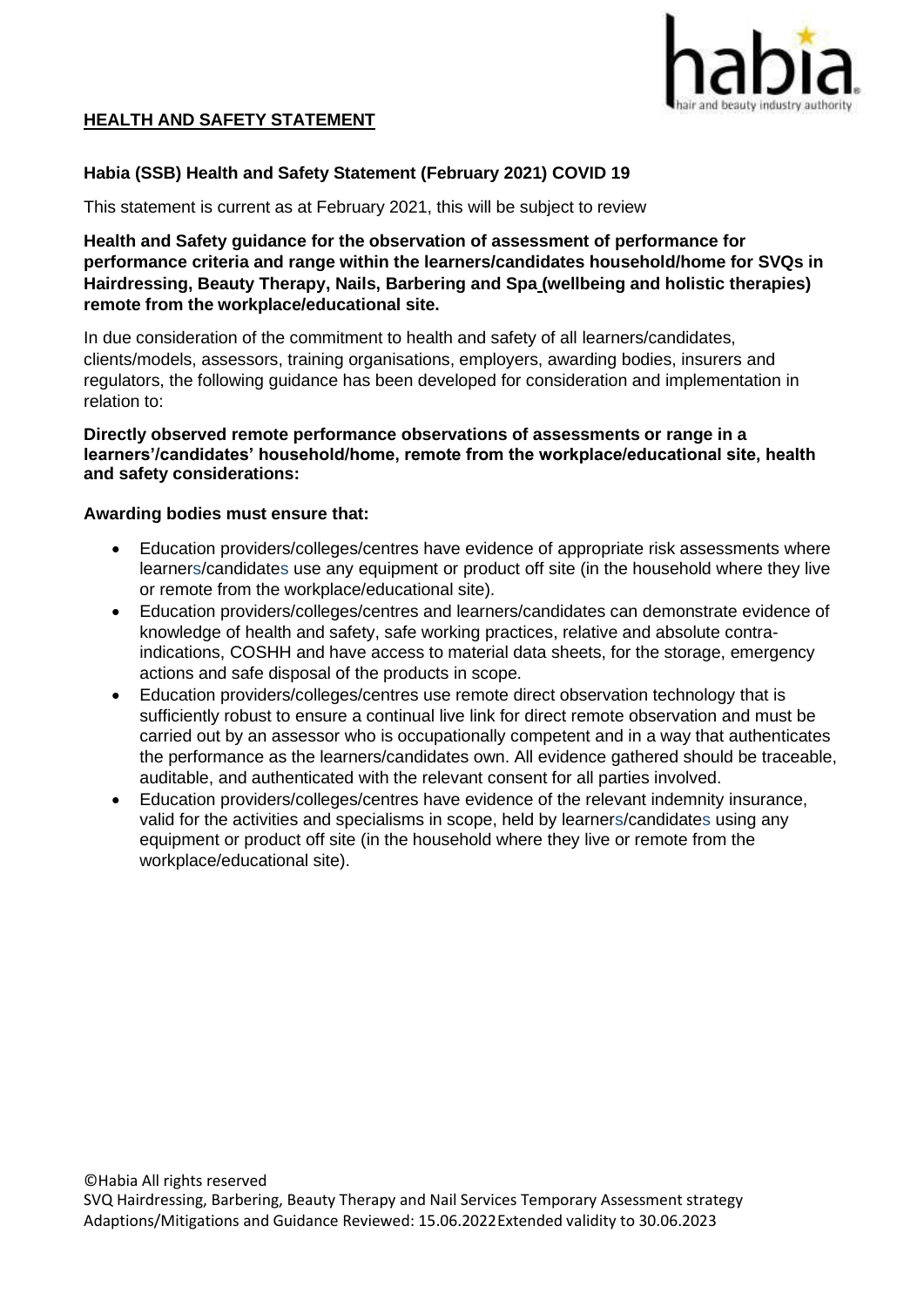

## **RESTRICTIONS**

### **NB. Restricted use of products, performance of treatments and services are not permitted for assessment of performance criteria and range in a learners/candidates own household/home remote from the workplace/educational site**

- any treatment requiring the registration of a licence and/or disposal of sharps (blades, microneedles, epilation needles) or disposal of body fluids requiring a contaminated or clinical waste agreement.
- advanced techniques predominately level 3 or above, soft tissue, remedial massage or electrical treatments
- treatments/services using chemical processing such as tint, peroxide or bleach (colour is involved) – eyelash/eyebrow tinting and hair colouring/lightening/correction.
- services reliant on chemical processes such as perming solutions, smoothing to include all chemical processes.
- nail, hand, foot treatments and services, inclusive of hybrid nail products and nail enhancements treatments – due to the chemical and ventilation requirements, low flash point of volatile substances and aerosol potential of e-files being utilised.
- services treatments involving and using blades, sharps or cutting barbering, hairdressing and extractions.
- treatments and services using glue/adhesive for the application of false or temporary fixing of an item to the skin/body/nails (e.g. false eyelashes, nail art enhancements, prostheses, nail tips) Definition of a cosmetic product and UK/EU regulations\**(see definition below)*
- treatments/services requiring the use of latex as PPE or to form a temporary adornment to the head/body in relation to media.
- treatments/services that require the use of a product that are volatile, have a low flash point, due to lack of control in households of naked flames/smokers or ignition sources (eg. nail enamel remover, surgical spirit, some essential oils)
- treatments/services that require the use of any chemical with the following hazardous classification symbols.











©Habia All rights reserved

SVQ Hairdressing, Barbering, Beauty Therapy and Nail Services Temporary Assessment strategy Adaptions/Mitigations and Guidance Reviewed: 15.06.2022 Extended validity to 30.06.2023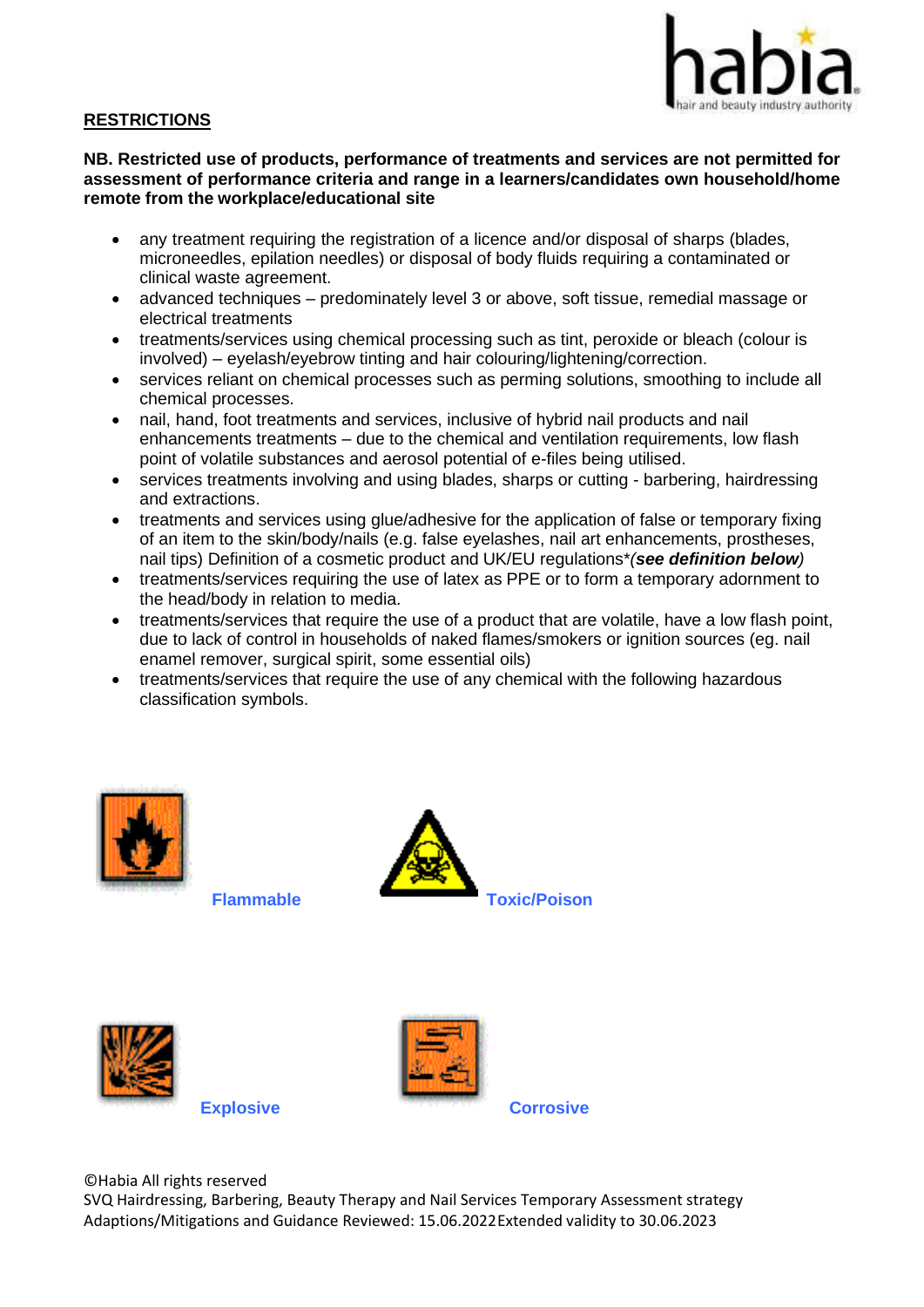

Legislation for cosmetic products marketed in Great Britain (England, Wales and Scotland) is found in Schedule 34 of the Product Safety and Metrology Statutory Instrument, for ease it is called the UK Cosmetics Regulation (UKCR). Cosmetics marketed in Northern Ireland must continue to follow the EU Cosmetic Products Regulation (CPR).

The Office for Product Safety and Standards (OPSS) is the competent authority for cosmetic products in the UK and it has issued guidance on cosmetic compliance for the GB and NI markets. CTPA has also issued guidance, available from the public CTPA website. CPTA have a designated legislation page with links.

## **The definition of a cosmetic product is the same in the EU Cosmetic Products Regulation and the new UK Cosmetics Regulation**:

*'cosmetic product' means any substance or mixture intended to be placed in contact with the external parts of the human body (epidermis, hair system, nails, lips and external genital organs) or with the teeth and the mucous membranes of the oral cavity with a view exclusively or mainly to cleaning them, perfuming them, changing their appearance, protecting them, keeping them in good condition or correcting body odours.*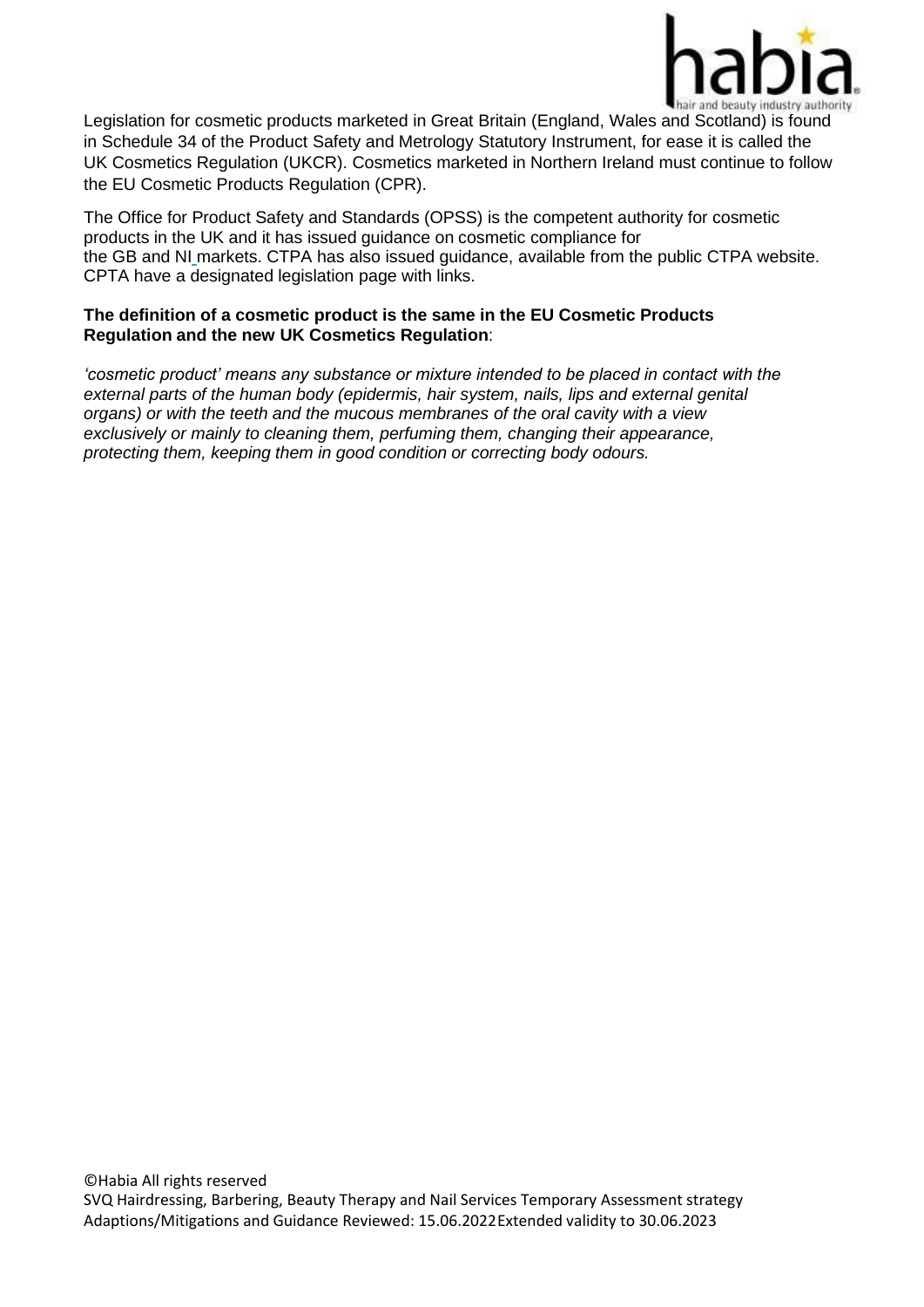

### **Annex 1 – Additional Unit Specific Guidance.**

**NB. Government, National, Regional and Local Coronavirus (Covid 19) current restrictions and guidance must be adhered to at all times.**

| Hairdressing/Barbering                                                         |                                                                                                                                       |                                                                                                        |  |
|--------------------------------------------------------------------------------|---------------------------------------------------------------------------------------------------------------------------------------|--------------------------------------------------------------------------------------------------------|--|
| <b>Unit title</b>                                                              | Additional range adjustments and use Remote assessment at home<br>of head blocks                                                      |                                                                                                        |  |
| Plait and twist<br>hair using basic<br>techniques                              | A head block can be used to cover range<br>within the unit, but a minimum of one<br>observation must be completed on a<br>client/peer | Remote assessment at home permitted, but<br>a minimum one observation must be<br>observed face to face |  |
| Set and dress<br>hair                                                          | A head block can be used to cover range<br>within the unit, but a minimum of one<br>observation must be completed on a<br>client/peer | Remote assessment at home permitted<br>but a minimum one observation must be<br>observed face to face  |  |
| Plait and twist<br>hair                                                        | A head block can be used to cover range<br>within the unit, but a minimum of one<br>observation must be completed on a<br>client/peer | Remote assessment at home permitted<br>but a minimum one observation must be<br>observed face to face  |  |
| Creatively style<br>and dress hair                                             | A head block can be used to cover range<br>within the unit, but a minimum of one<br>observation must be completed on a<br>client/peer | Remote assessment at home permitted<br>but a minimum one observation must be<br>observed face to face  |  |
| Provide creative<br>hair extension<br>services                                 | As long as they have carried out the following: Not permitted<br>Full head<br>Long term<br>$\bullet$                                  |                                                                                                        |  |
| Develop,<br>enhance and<br>evaluate your<br>creative<br>hairdressing<br>skills | A head block can be used to cover 2 hair<br>designs. The final observation must still be<br>completed on a client/peer                | Not permitted                                                                                          |  |
| Design and<br>create patterns<br>in hair                                       | Can be assessed in one observation- but it<br>must cover the following range:<br>Full head<br>$\bullet$<br>pictorial<br>$\bullet$     | Not permitted                                                                                          |  |